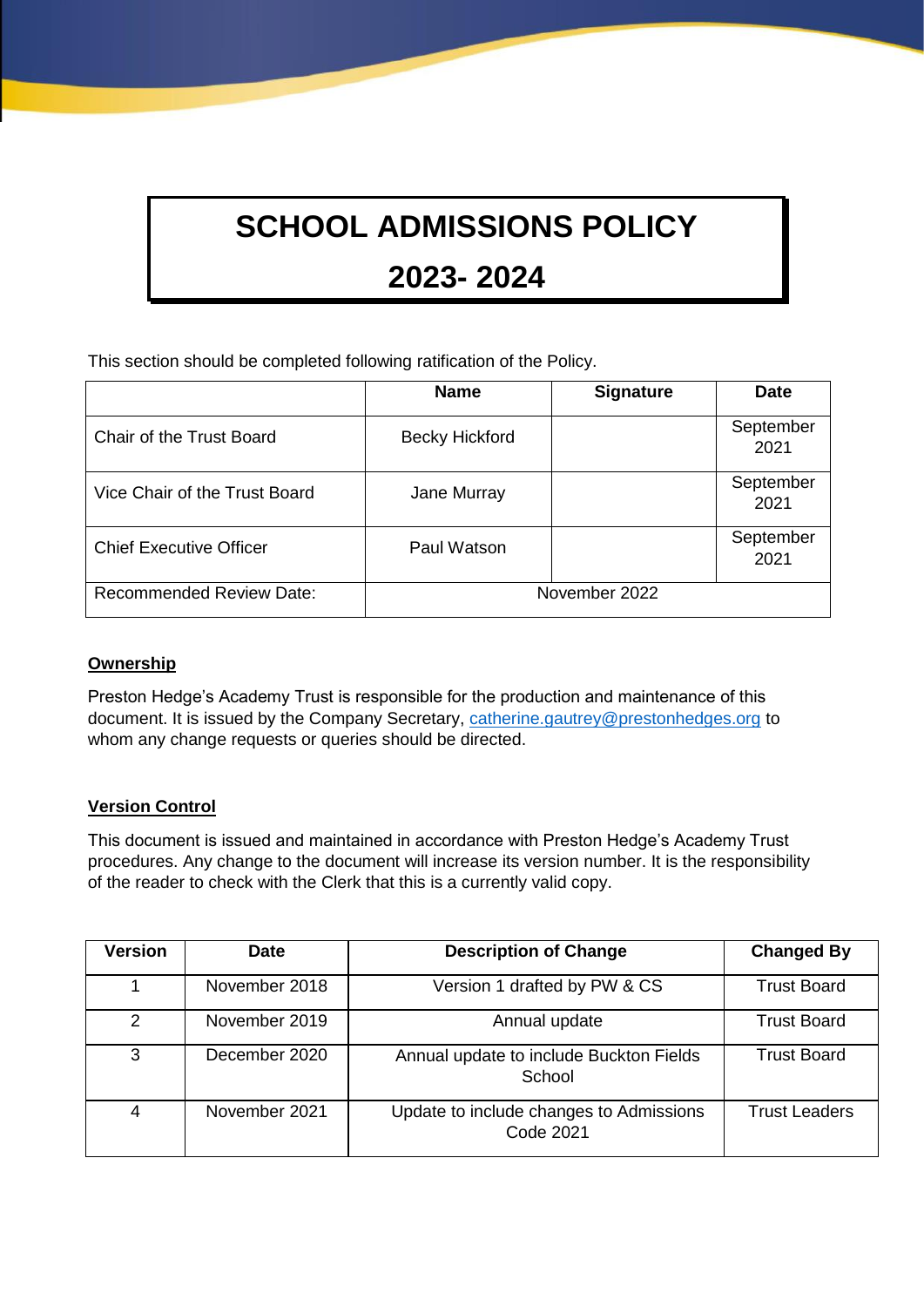# **The Preston Hedge's Academy Trust**

The Preston Hedge's Academy Trust consists of:

Buckton Fields Primary School

Holne Chase Primary School

Parklands Primary School

Pineham Barns Primary School

Preston Hedge's Primary School.

All of our schools are founded on the Trust's key principles of Fun, Creativity and Achievement, whilst having their own unique curriculum, values, ethos and leadership.

# **Admissions Numbers**

Each school has an admission number of 60 for entry into Reception, bar Holne Chase Primary School, which has an admissions number of 30. Each school will admit this number each year if there are sufficient applications. Where fewer applications than the Published Admission Number for the relevant year group are received, the Academy Trust will offer places at the school to all those who have applied.

# **Application Process**

The process for applications for reception places at the school will follow the Northamptonshire or Milton Keynes Co-ordinated schemes,

Northamptonshire:

[School Admissions | West Northamptonshire Council \(westnorthants.gov.uk\)](https://www.westnorthants.gov.uk/school-admissions)

Milton Keynes:

[Starting primary or junior/middle school in September 2021 -](https://www.milton-keynes.gov.uk/schools-and-lifelong-learning/school-admissions/starting-primary-or-junior-middle-school-in-september-2021) Milton Keynes Council [\(milton-keynes.gov.uk\)](https://www.milton-keynes.gov.uk/schools-and-lifelong-learning/school-admissions/starting-primary-or-junior-middle-school-in-september-2021)

The closing date for applications for September 2023 will be 5pm, 15<sup>th</sup> January 2023.

Offers will be made from April 2023

Applications for a Reception place should in all cases, be made to the child's home local authority.

Applicants whose children live in West Northamptonshire should visit: [Primary school places |](https://www.westnorthants.gov.uk/primary-school-places)  [West Northamptonshire Council \(westnorthants.gov.uk\)](https://www.westnorthants.gov.uk/primary-school-places) for information and to make an application.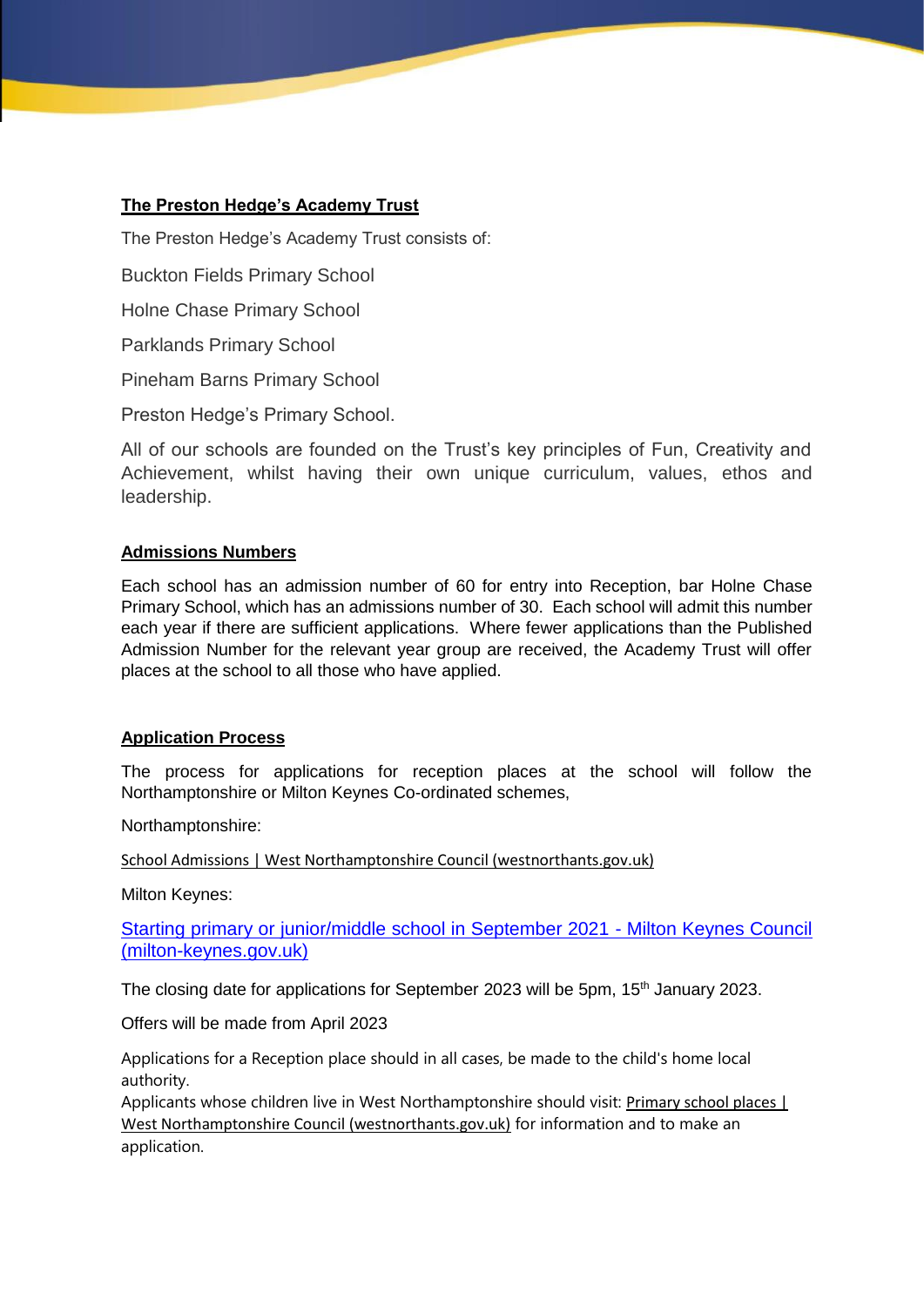Applicants whose children live in Milton Keynes should visit: Citizen Portal - [Logon \(milton-keynes.gov.uk\)](https://emsonline.milton-keynes.gov.uk/CitizenPortal_LIVE/en?ReturnUrl=%2FCitizenPortal_LIVE%2F)

#### **In-Year Applications**

If you are moving into the area or wish to change schools during the school year or at the start of the school year, other than Reception, you will need to make an application for an inyear place.

To apply for an in-year place at the academy the application form can be obtained from each individual school website.

Completed forms should be returned to each school. We will offer in year places up to the overall capacity of the year group. If you move into the linked area, we cannot guarantee a place at a school if the number of children has reached the overall capacity. All in-year applications will be considered, depending on the availability of places and prioritised according to the oversubscription criteria.

# **Oversubscription Criteria**

When a school is oversubscribed after the admission of pupils with an Education, Health and Care Plan naming the school, priority for admission will be given to those children who meet the criteria set out below in priority order.

\*Brother or sister (sibling) is defined in these arrangements as children who live as brother or sister in the same house, including natural brothers or sisters, adopted siblings, stepbrothers or sisters and foster brothers and sisters.

\**\** Home Address (child's)

The child's home address is defined as the address at which the child normally resides with their parent/carer on the closing date for applications (15 January).

When we refer to a child's home address, we mean the permanent residence of the child. This address should be the child's only or main residence which is;

- owned by the child's parent(s)/carer(s) or
- leased to or rented by the child's parent(s)/carer(s) under a lease or written rental agreement of not less than six months' duration.

When parents live separately and the child spends time with each parent, the home address will be treated as the place where the child sleeps for most of the school week (i.e. Sunday night – Thursday night inclusive).

If the child spends equal amounts of time at two addresses, the parents must agree which address they wish to be the child's main address.

Documentary evidence of ownership or rental agreement may be required together with proof of actual permanent residence at the property concerned*.*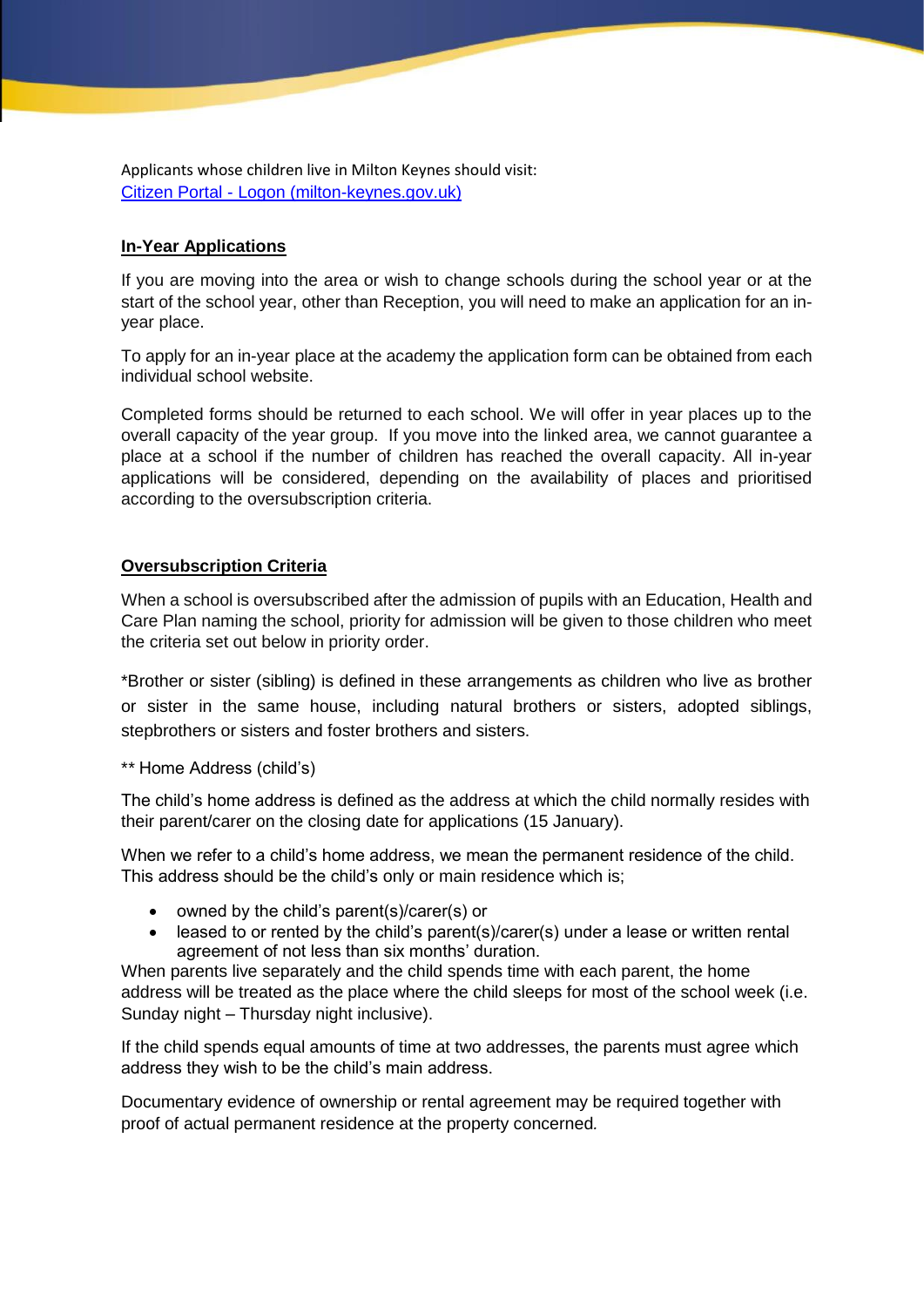# **Buckton Fields Primary School**

- 1. Looked after children are children who, at the time of making an application to a school, are: In the care of a local authority, or being provided with accommodation by a local authority in exercise of its social services functions. Previously looked after children: Previously looked after children are children who were looked after, but ceased to be so because they: Were adopted under the Adoption Act 1976 or the Adoption and Children Act 2002, or became subject to a child arrangements order, or became subject to a special guardianship order. This includes children who appear (to the admission authority) to have been in state care outside of England and ceased to be in state care as a result of being adopted.
- 2. Children with a sibling\* continuing at the school at the time of admissions of the child.
- 3. Children of qualified teaching staff where the member of staff has been employed by the Academy Trust for two or more years, at the time at which the application for admission to the school is made and or/ when a member of staff is recruited to fill a vacant post at the school for which there was a demonstratable skill shortage.
- 4. Children who live in the linked area.
- 5. Other children.

**Please note**: The defined area is the area within the Buckton Fields Housing development.

# **Holne Chase Primary School**

1. Looked after children are children who, at the time of making an application to a school, are: In the care of a local authority, or being provided with accommodation by a local authority in exercise of its social services functions. Previously looked after children: Previously looked after children are children who were looked after, but ceased to be so because they: Were adopted under the Adoption Act 1976 or the Adoption and Children Act 2002, or became subject to a child arrangements order, or became subject to a special guardianship order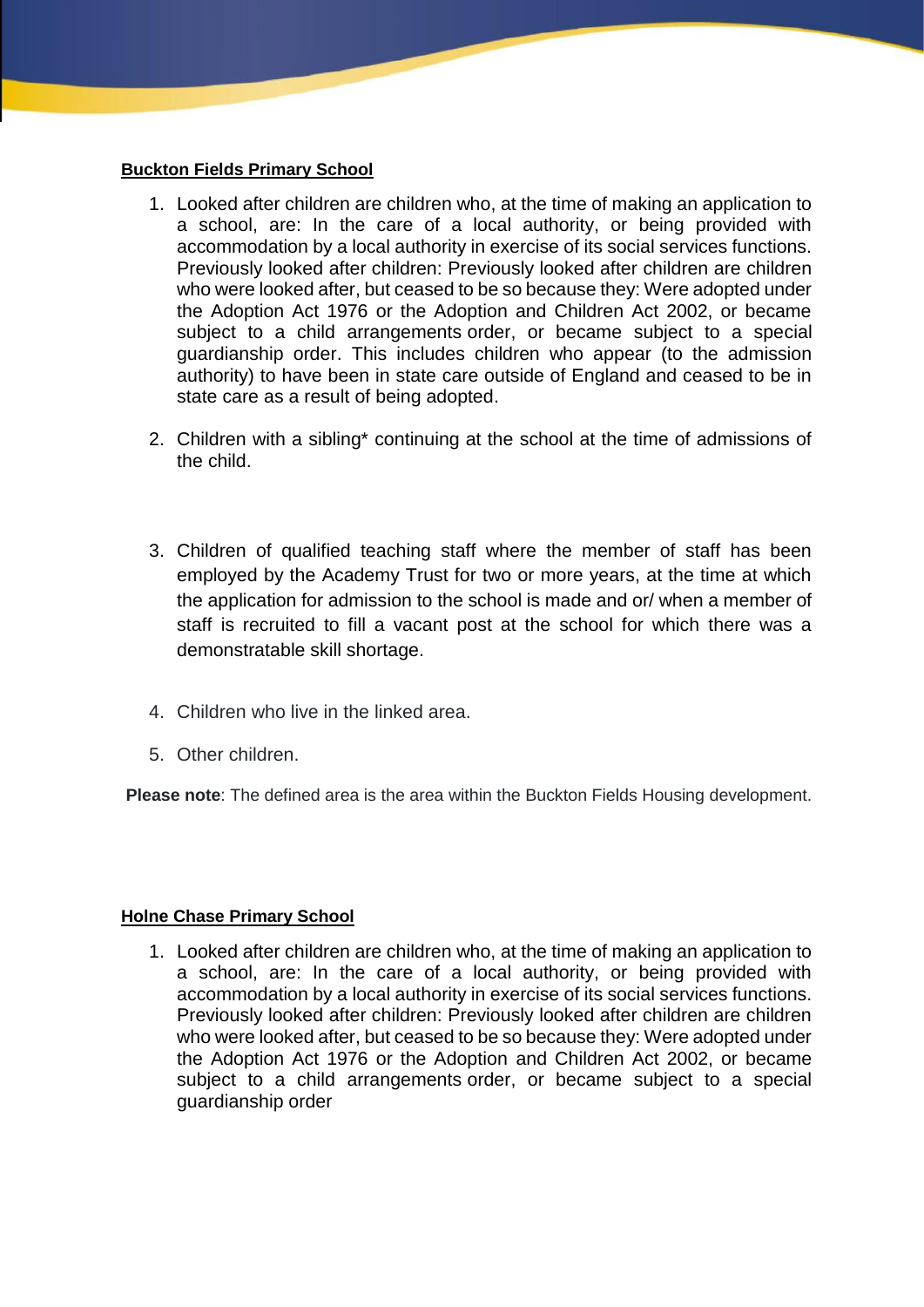This includes children who appear (to the admission authority) to have been in state care outside of England and ceased to be in state care as a result of being adopted.

- 2. Siblings of children who are attending the school at the time allocations are made and are expected to be on roll at the school at the time of the proposed admission and the place of residence is within the catchment area of the school.
- 3. The child's place of residence is within the catchment area of the school and there is no sibling.
- 4. Siblings of children who are attending the school at the time allocations are made and are expected to be on roll at the school at the time of the proposed admission and the place of residence is outside of the catchment area of the school.
- 5. Children of qualified teaching staff where the member of staff has been employed by the Academy Trust for two or more years, at the time at which the application for admission to the school is made and or/ when a member of staff is recruited to fill a vacant post at the school for which there was a demonstratable skill shortage.
- 6. "Distance" from the school to the place of residence\*\*

# **Parklands Primary School**

- 1. Looked after children are children who, at the time of making an application to a school, are: In the care of a local authority, or being provided with accommodation by a local authority in exercise of its social services functions. Previously looked after children: Previously looked after children are children who were looked after, but ceased to be so because they: Were adopted under the Adoption Act 1976 or the Adoption and Children Act 2002, or became subject to a child arrangements order, or became subject to a special guardianship order. This includes children who appear (to the admission authority) to have been in state care outside of England and ceased to be in state care as a result of being adopted.
- 2. Children with a sibling\* continuing at the school at the time of admissions of the child.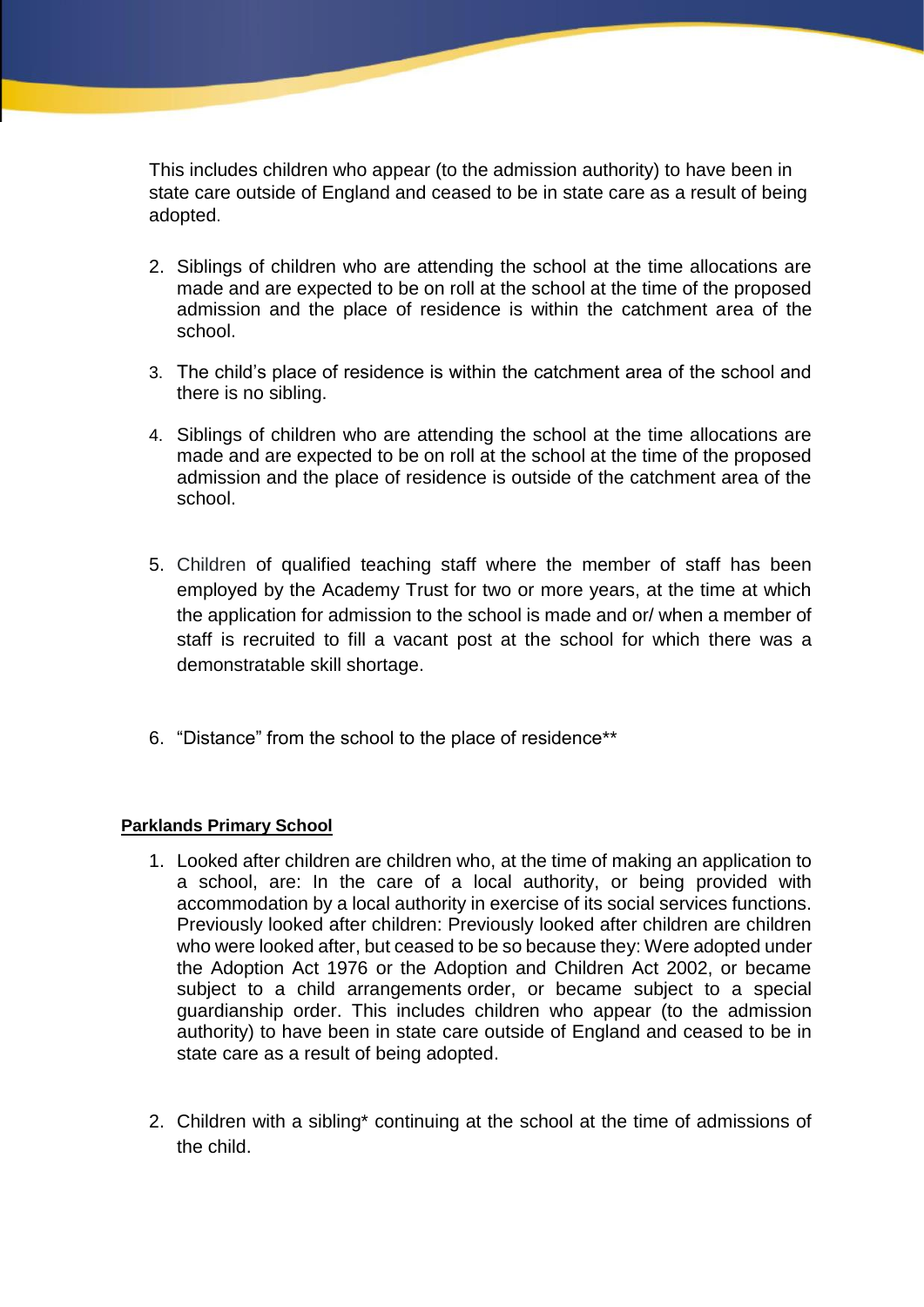- 3. Children of qualified teaching staff where the member of staff has been employed by the Academy Trust for two or more years, at the time at which the application for admission to the school is made and or/ when a member of staff is recruited to fill a vacant post at the school for which there was a demonstratable skill shortage.
- 4. Children who live\*\* closer to the preferred school than any other school.
- 5. Other children.

**Please note**: There is no defined area for this school.

# **Pineham Barns Primary School**

- 1. Looked after children are children who, at the time of making an application to a school, are: In the care of a local authority, or being provided with accommodation by a local authority in exercise of its social services functions. Previously looked after children: Previously looked after children are children who were looked after, but ceased to be so because they: Were adopted under the Adoption Act 1976 or the Adoption and Children Act 2002, or became subject to a child arrangements order, or became subject to a special guardianship order. This includes children who appear (to the admission authority) to have been in state care outside of England and ceased to be in state care as a result of being adopted.
- 2. Children with a sibling\* continuing at the school at the time of admissions of the child.
- 3. Children of qualified teaching staff where the member of staff has been employed by the Academy Trust for two or more years, at the time at which the application for admission to the school is made and or/ when a member of staff is recruited to fill a vacant post at the school for which there was a demonstratable skill shortage.
- 4. Children who live in the linked area.
- 5. Other children.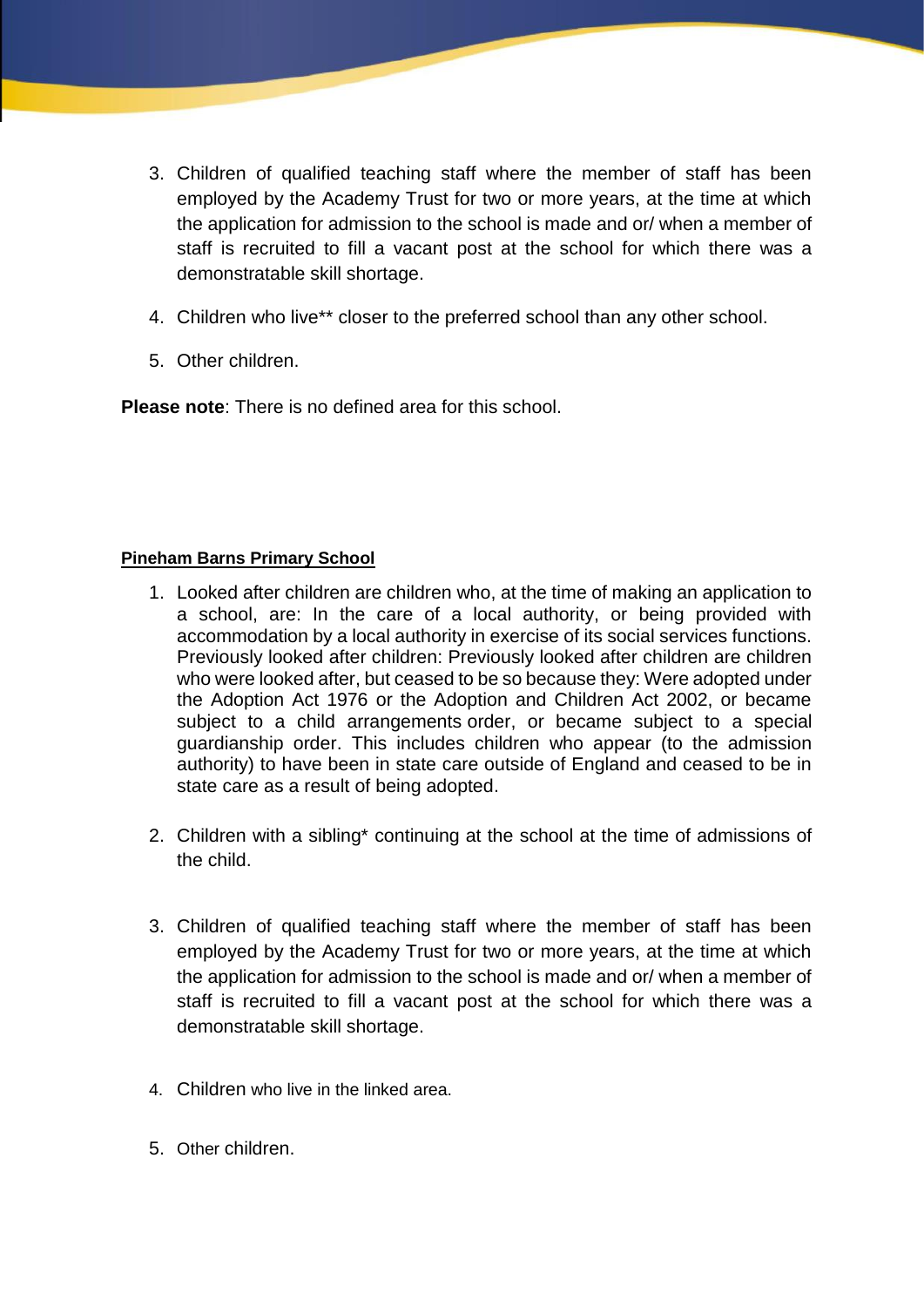**Please note**: The defined area is from Junction 15A of the M1 to the A4500/A5076 roundabout in Upton. From the A4500/A5076 roundabout in Upton to Upton Valley Way North. Upton Valley Way North is used as a boundary to define the area until it merges with Nectar Way. Nectar Way is defined as the boundary until it merges with Cob Drive, which leads to Swan Valley Way. Swan Valley Way reconnects the defined area to Junction 15A of the M1 via the A43.

# **Preston Hedge's Primary School**

- 1. Looked after children are children who, at the time of making an application to a school, are: In the care of a local authority, or being provided with accommodation by a local authority in exercise of its social services functions. Previously looked after children: Previously looked after children are children who were looked after, but ceased to be so because they: Were adopted under the Adoption Act 1976 or the Adoption and Children Act 2002, or became subject to a child arrangements order, or became subject to a special guardianship order. This includes children who appear (to the admission authority) to have been in state care outside of England and ceased to be in state care as a result of being adopted.
- 2. Children with a sibling\* continuing at the school at the time of admissions of the child.
- 3. Children of qualified teaching staff where the member of staff has been employed by the Academy Trust for two or more years, at the time at which the application for admission to the school is made and or/ when a member of staff is recruited to fill a vacant post at the school for which there was a demonstratable skill shortage.
- 4. Children who live in the linked area.
- 5. Other children.

**Please note**: The defined area is from the urban area within which criterion ii, and iv operate is defined by the A45 to the West, the B526 Newport Pagnell Road to the North, Wooldale Road to the South and the extent of the Wootton Fields development to the East and South East.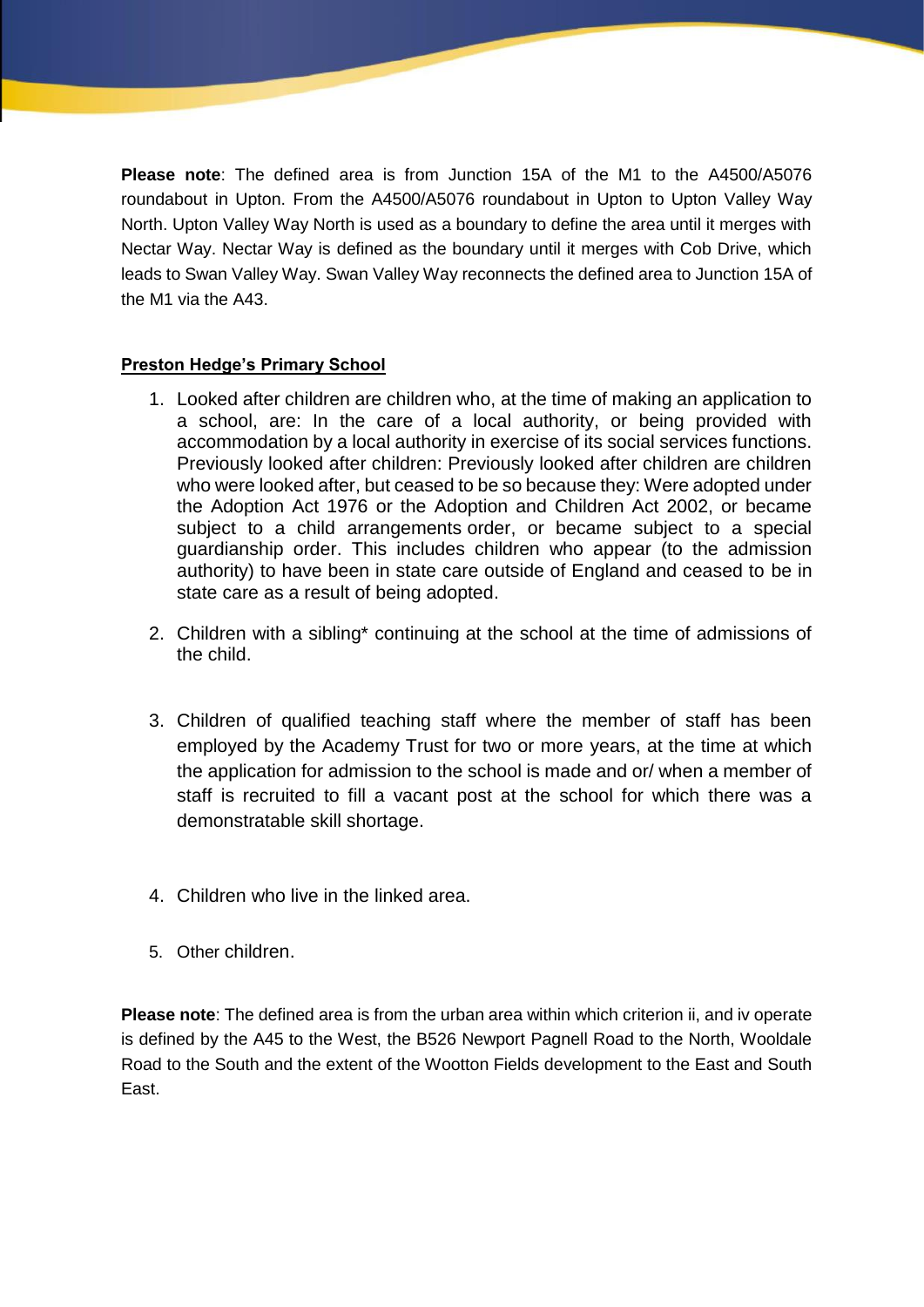# **Tie Break Criteria**

If the admission number is exceeded within criterion **(2-5) for Buckton Fields, Parklands, Pineham Barns and Preston Hedge's,** priority will be given to those who are closest to the school on a straight-line basis.

**Holne chase** will apply tie break criteria where places will be allocated in distance order using the distance between the child's normal home address and the school's main entrance, measured in a straight line, with those living closest to the school receiving the higher priority. In the unlikely event of joint over-subscription, having exhausted distance, random allocation will be used as the ultimate tiebreaker.

For all schools a representative of the Academy Trust will undertake measurements on the school's behalf for In-year applications.

Initial Year R applications are dealt with entirely by Milton Keynes Council and West Northamptonshire Council

Distances are measured from the address point of your home to the address point of the school on a straight-line basis, using a geographical information system. Each address has a unique address point established by the most valuable elements from the National Land and Property Gazeteer (NPLG), Ordnance Survey Master Map, Royal Mail Postal Address File and The Valuation Office Agency. The address point for a property does not change.

Where two or more children share a priority for a place in any criterion e.g. where two children live equidistant from the school, these places will be allocated using random allocation undertaken by an independent body. However, if children of multiple births are tied for the final place those siblings will be admitted over PAN as permitted by infant class size rules.

# **Late Applications**

All applications received by the school after the deadline will be considered to be late applications. Late applications will be considered after those received on time. If, following consideration of all applicants the school is oversubscribed, parents may request that their child is placed on the school's waiting list.

#### **Deferred Entry for Infants & Admission of children outside their normal age group**

Parents offered a place in reception for their child have a right to defer the date their child is admitted, or to take the place up part-time, until the child reaches compulsory school age in line with the School Admissions Code.

Places cannot be deferred beyond the beginning of the final term of the school year for which the offer was made.

Children reach compulsory school age on the prescribed day following their 5th birthday (or on their fifth birthday if it falls on a prescribed day). The prescribed days are 31 August, 31 December and 31 March.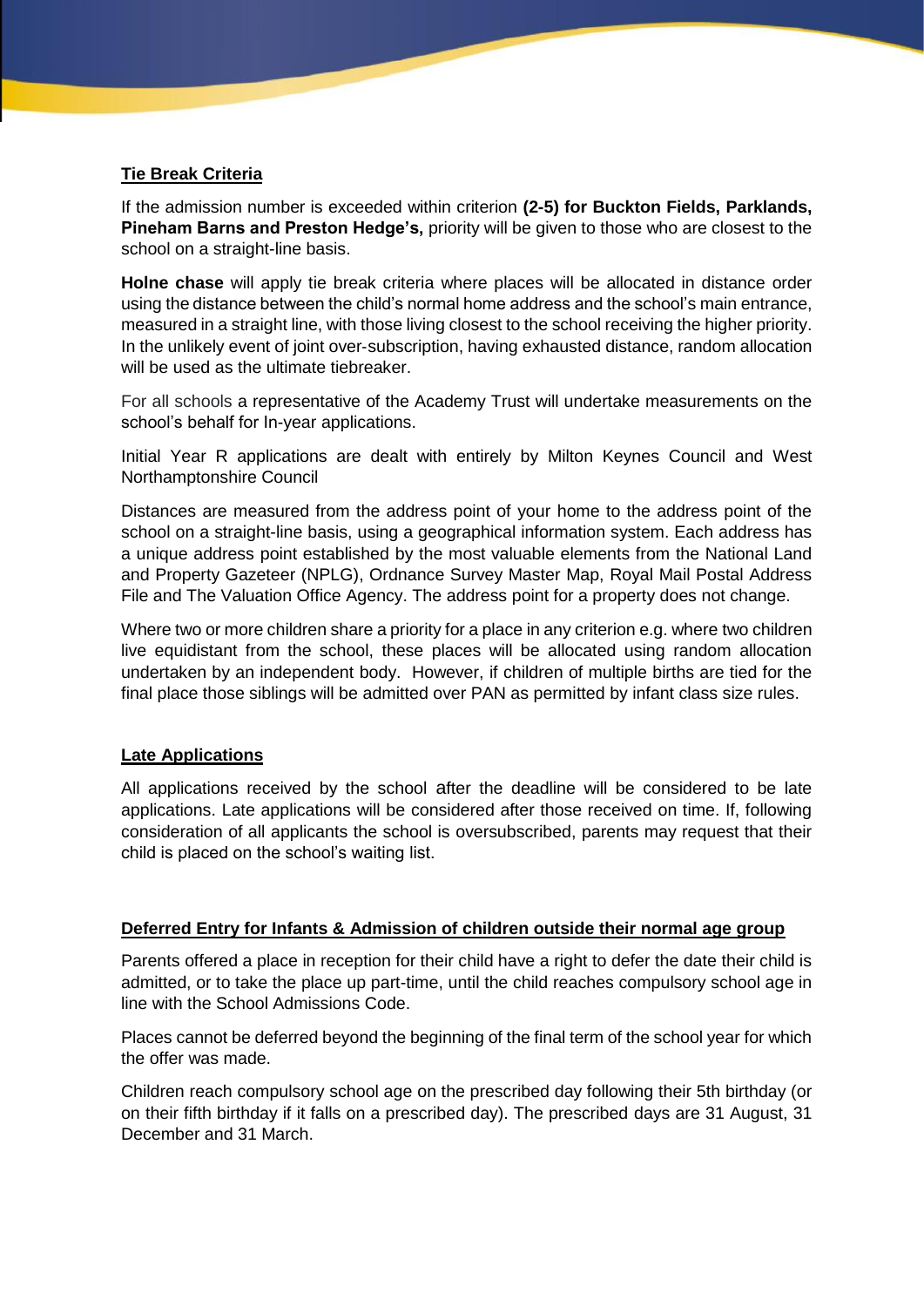Parents may request that their child is admitted outside their normal age group. eg if the child is gifted and talented or has experienced problems such as ill health (this includes the parents of a Summer born child requesting that their child is admitted to Reception rather than Year 1 in the September following their  $5<sup>th</sup>$  birthday). Formal requests need to be made in writing addressed to Claire Clayson [claire.clayson@prestonhedges.org,](mailto:claire.clayson@prestonhedges.org) these will then be provided to the Academy Trust. When such a request is made, the Academy Trust will make a decision on the basis of the circumstances of each individual case and in the best interests of the child concerned. In line with the School Admissions Code (DFE 2021), the Academy Trust will take into account the views of the Principal and any supporting evidence provided by the parent in reaching their decision which will be made in the best interests of the child.

# **Application Process for Summer Born Children**

In accordance with the School Admissions Code, the process for requesting such an admission is as follows:

The parent or carer must make an application to the admissions authority, which in this case is the Preston Hedge's Academy Trust Board, for the child's delayed start outside of their normal year group. The Admissions Authority, in accordance with the DFE School's Admission Code, is responsible for making the decision on which year group a child should be admitted to. They are required to decide on the basis of the circumstances of each individual case and in the best interests of the child concerned. Therefore, parents wishing to make an application must include information regarding the following:

- The child's academic, social and emotional development;
- Where relevant, the child's medical history and the views of a medical professional;
- Whether the child has been previously educated outside of their normal age group;
- Information about whether the child may have naturally fallen into a lower age group if it were not for being born prematurely should also be included.

This information then needs to be sent to the Principal of the school that the application has been made to, well in advance of the closing date for Reception places (15 January). The Academy Trust will then meet to discuss the request with due regards to the following:

- School Admissions Code
- Information presented from the family, as outlined above
- The views of the Principal.

# **Outcome of the Application**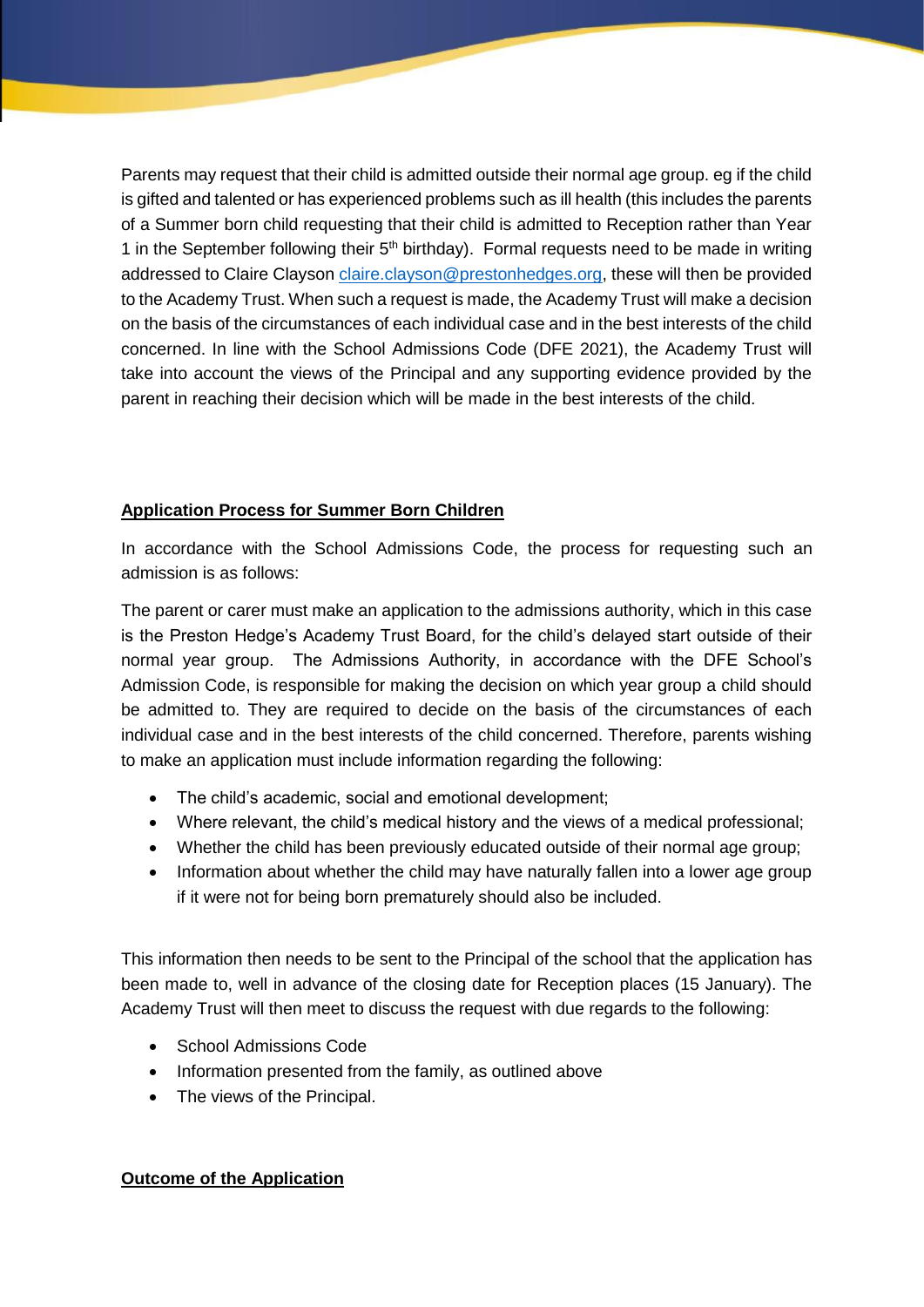A member from the Academy Trust involved in the process will then write to the parent or carer notifying them of the outcome, setting out clearly which year group the child should be admitted too, providing clear information about the reasons for this decision.

Where the **Trust agrees** to a parent's request for their child to be admitted out of their normal age group, the parents must make a new application as part of the main admissions round for Reception the following year. The local authority and admission authority must process the application as part of the main admissions round, unless the parental request is made too late for this to be possible, or on the basis of determined admission arrangements, including the application of oversubscription criteria. They must not give the application lower priority on the basis that the child is being admitted out of their normal age group. Parents have a statutory right to appeal against the refusal of a place at a school for which they have applied. This right does not apply if they are offered a place at the school but it is not in their preferred age group.

If the **Trust does not agree** to the application being delayed, there is no right of appeal against that decision. The parents/carers will need to make an application to the relevant admission authority or local authority for a place in Reception by the closing date for Reception places or make an in-year application for a Year 1 place at the appropriate time.

#### **Children of UK service personnel and crown servants**

For families of service personnel with a confirmed posting, or crown servants returning from overseas, the schools will (in accordance with the schools individual admission and oversubscription criteria)

a) allocate a place in advance of the family arriving in the area (as long as one is available), provided the application is accompanied by an official letter that declares a relocation date.

b) use the address at which the child will live when applying their oversubscription criteria, as long as the parents provide some evidence of their intended address. This includes a Unit or quartering address as the child's home address, where a parent requests this.

#### **Waiting Lists**

The school will operate a waiting list for each year group.

Where in any year the academy receives more applications for places than there are places available, a waiting list will operate during the remainder of the academic year that the request was made.

This will be maintained by the Academy Trust and it will be open to any parent to ask for his or her child's name to be placed on the waiting list, following an unsuccessful application.

A child's position on the waiting list will be determined solely in accordance with the oversubscription criteria. Where places become vacant they will be allocated to children on the waiting list in accordance with the oversubscription criteria. The waiting list will be